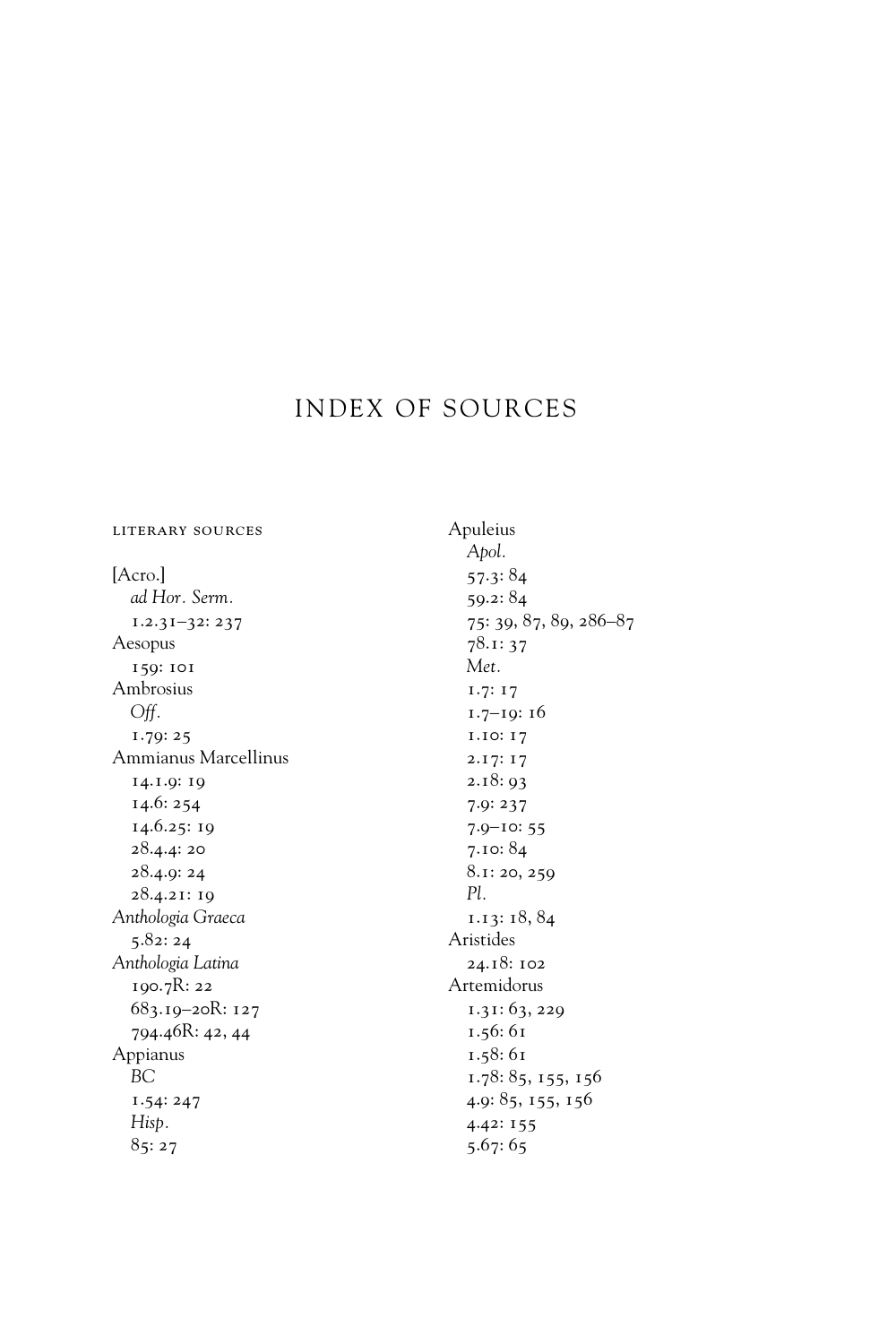Athenaeus 13.566F–67A: 19 13.569A–F: 251 Augustinus *Bono Coniug.* 8: 106 *Civ. Dei* 2.4–5: 127 2.20: 109 14.18: 106, 109 *Enarr. in Ps.* 80.2: 107 80.17: 107 140.9: 69 *Ep.* 10\*: 56  $24*: 57$ *Faustum* 22.61: 105 *Moribus Eccl. Cathol. et Manich.* 78: 103 *Ordine* 1.1: 99 2.11: 104, 105 2.12: 95, 99–100 *Retractationes* 1.19: 103 *Sermones* 153.5: 106 161.1: 103 162.1–2: 103 *Speculum* 31: 103 Aurelius Victor *Caes.* 28.6–7: 97 33.6: 17, 19 Ausonius *Epigr.* 79.4: 128 *Mos.* 124: 20 *Babylonian Talmud: Shabbath* 33b: 250–51

*Breviarium Hipponense* 26: 20 Cassiodorus *Chron.* 141 Cato *Agr.* 22.3: 50 22.3–4: 172 Catullus 37.1: 17 37.1–2: 247 55.6–10: 22 58: 44, 253 59: 30 61: 126 62: 126 Cicero *Att.* 14.10.3: 31 *Cael.* 34: 37, 152 38: 89 62: 42 62–67: 23 *Cat.* 2.10: 88, 92 *De Orat.* 2.224: 25 *Fam.* 8.6.4: 152 9.22: 124, 156 9.22.1: 128 *Mur.* 13 *Off.* 1.85: 101 1.125–28: 124, 156 1.126: 100 1.126–27: 104 1.127: 100 1.129: 25 1.150–51: 25, 31 3.22–23: 101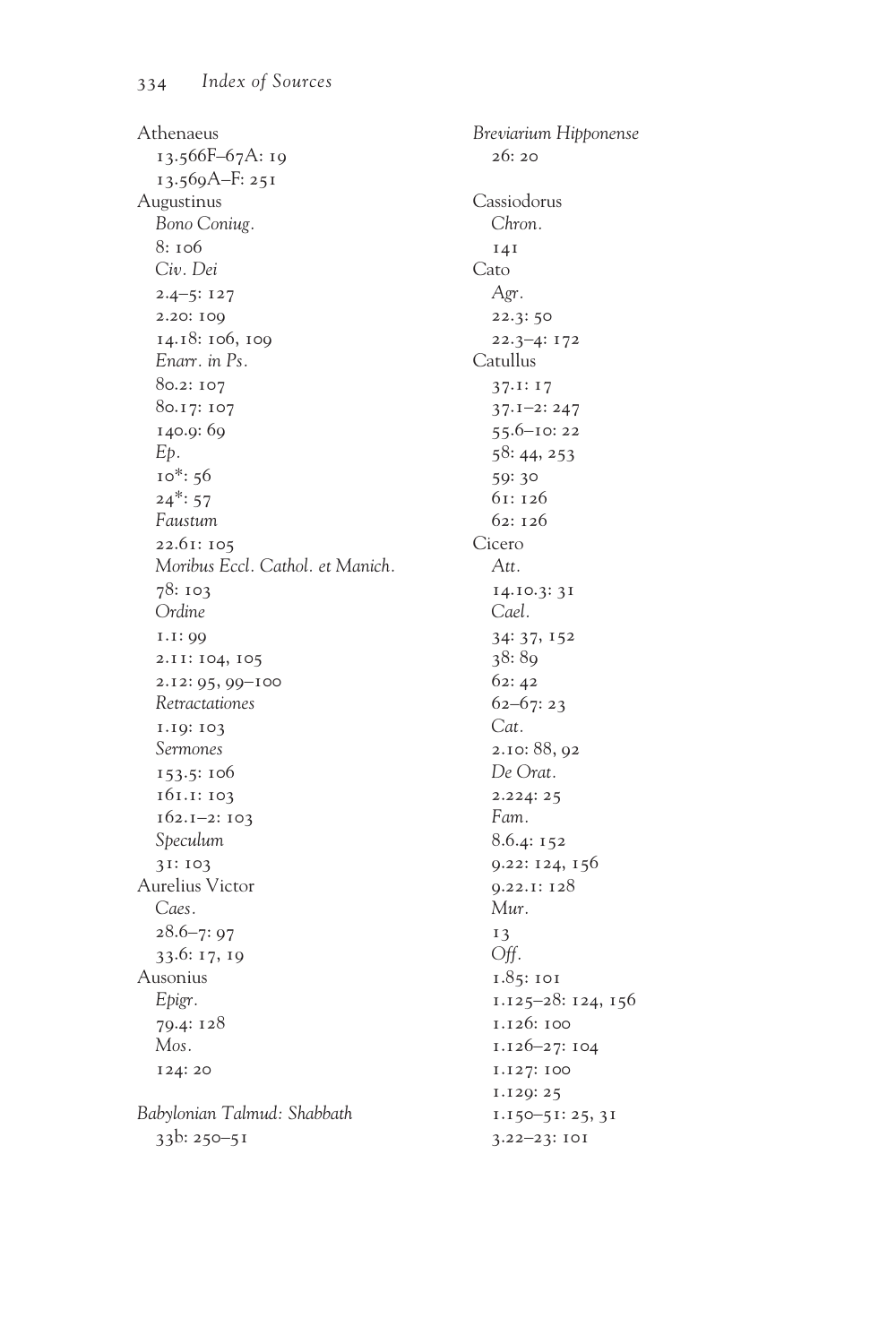3.32: 101 *Phil.* 2.6: 91 2.15: 163 2.42: 91 2.44–45: 161 2.62–63: 163 2.63: 91 2.67: 91 2.69: 18, 19, 163 2.77: 19 2.104–5: 18 2.105: 91 8.15–16: 102 *Pisonem* 13: 17, 19, 20 22: 91 67: 62 *Red. Sen.* 11: 163 14: 163 *Rosc. Com.* 28–29 *Tusc.* 4.70: 25 *Verr.* 2.1.33: 91 2.1.120: 85 2.1.137: 85 2.3.6: 163 2.3.31: 91 2.4.83: 163 2.5.28: 91 2.5.81: 91 2.5.81–82: 163 2.5.137: 163 Clemens Alexandrinus *Paed.* 2.11.116.1: 37 3.3.22: 55 3.3.22.2: 220 3.5.32: 25 Columella 1.8.2: 17, 19 12.3.6: 64

*Corpus Gloss. Lat.* 2.100.45: 37 5.636.17: 38 *Curiosum* 167–73, 221–22 Cyprianus *Ep.* 55.26: 84 [Cyprianus] *Spect.* 5: 22, 86 [Demosthenes] 59: 90 Dio Cassius 58.2.4: 119 58 fr.  $2C (= 4B)$ : 86 61.8.1–2: 87 62.15.3: 16, 19 62.15.6: 91 69.8.2: 25 77.16.5: 86 79.13.3: 86 Dionysius Halic. 4.24.4: 52 6.83.2: 101 6.86: 101 Dio Prusensis 2.55–56: 125 7.133: 55, 84, 97 7.133–34: 23, 251 9.2: 101 15.23: 57 32: 251 35.15–16: 27 40.29: 87 77/78.4: 27 Epictetus 4.1.35: 62 Eugraphius *ad Ter. Ad.* 783: 91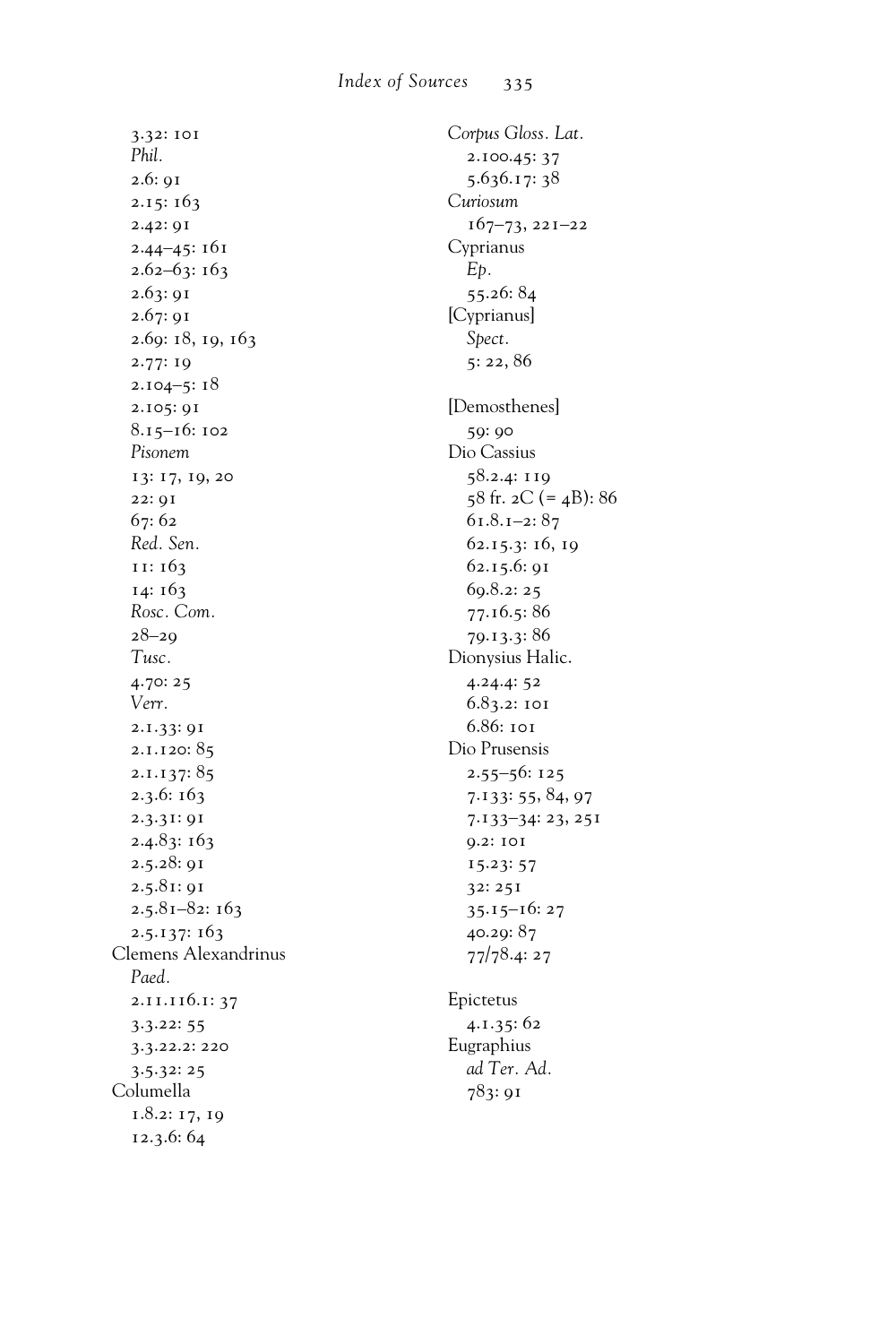Festus  $7L:28$ 20L: 37 282-84L: 126  $382 - 83L:80$ Firmicus Maternus Err. IO:  $42, 44$ Math.  $3.6.22: 18, 61, 69$ 6.31.79:54  $6.31.91:69$  $7.25.9:69$ 8.4.10:60 Frontinus Agu.  $76.1 - 2:152 - 53$ Strat.  $4.1.1:27$ Galenus Meth. Med.  $1.1:01$ Gellius 4.14:88, 92  $4.14.5:88$  $9.2.6:20, 84$ 0.10.4: 126 19.9: 91 Hieronymus Comm. in Esaiam  $1.2.5 - 6:97$ E<sub>b</sub>. 77.3: 103 Historia Apollonii Regis Tyri 33: 37, 39, 55, 58, 287  $33 - 34:286$ 33-36: 37, 39, 237, 286 34: 19, 39, 40, 92  $34 - 36:218$ Historia Augusta Comm.  $2.9:37$  $3.7:19$  $5.4:25,26$ 

Elag. 19.3: 129 26.3: 22, 24  $31.1:58$ 32.9:22 Gord.  $6.4:25$ Hadr.  $16.4:20$ Pertinax  $8.5:118$ Pesc.  $3.10: 84, 163$ Tac. 10.2: 18, 94, 215 Tyr. Trig.  $3.4:19$ 8.9: 19  $0.1:10$ 29.1: 19 Verus  $4.5 - 6:19$ 4.6: 91, 92 Horatius  $Ars$ 220:20 Carm.  $1.25.1 - 3:89$  $1.25.10:253$  $3.26.6 - 8:89$ E<sub>b</sub>. 1.1.30: 29  $1.14.18 - 26:30$ 1.14.21: 17, 20  $1.17.6 - 8:20$ Serm.  $1.2.1:223$  $1.2.30:84$  $1.2.31 - 32:84$  $1.2.83 - 110:251$  $1.3.133 - 34:150$  $1.4.48 - 52:92$  $1.5.4:19$  $1.5.82 - 85:16$  $1.6.113:22$  $1.6.113 - 14:22$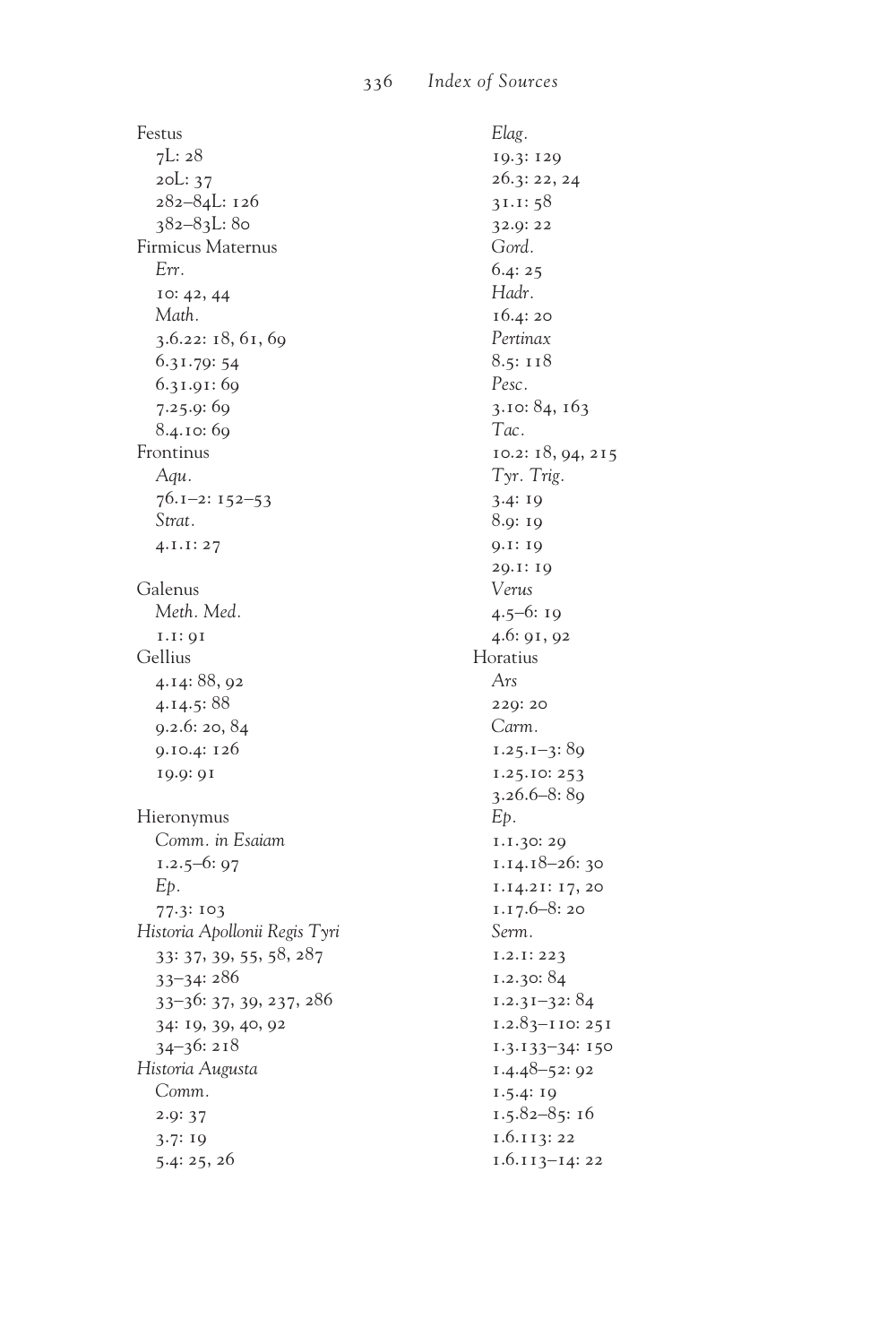| 2.3.226–32: 27, 247    | 6.127: 37, 38, 236  |
|------------------------|---------------------|
| 2.4.62: 20             | 6.128: 39, 215      |
| 2.6:254                | 6.131–32: 84        |
|                        | 6.249-50: 127       |
| Iohannes Chrys.        | $6.014 - 16:39$     |
| In Ep. 1 ad Cor. Hom.  | 6.О16: 30           |
| 30: 103                | 6.419-25:25         |
| Iohannes Malalas       | 6.422–23: 24        |
| Chron.                 | 6.489: 23           |
| 13.38: 109             | $6.588 - 91:22$     |
| Iosephus               | 8.158: 121          |
| Ant.                   | 8.158-62:19         |
| 3.276:6                | 8.162: 17           |
| 19.357:86              | 8.171-82:19         |
| Isaeus                 | 9.24: 23, 253       |
| $6.19 - 26:35$         | $11.78 - 81:20$     |
| Isidorus               | 11.81:30            |
| Orig.                  | 11.162-68: 127      |
| 19.26.2: 22, 85        | 11.162-78: 161      |
| Iulianus               | 11.165-66: 127, 161 |
| Ep.                    | $11.171 - 73:39$    |
| 84.430B: 98            | 11.171-79: 92       |
| 89.304B: 98            | 11.172-73:84        |
| Misopogon              |                     |
| 21.351C-D: 98          | Lactantius          |
| Or.                    | Div. Inst.          |
|                        |                     |
| 6.7:97                 | 4.21.4:55           |
| 6.10: 98               | Libanius            |
| Iustinus (hist.)       | Or.                 |
| 21.5.7: 153            | 45.9: 70            |
| Iustinus (martyr.)     | Livius              |
| Apol.                  | 2.32.9-12: 101      |
| 1.27: 57, 96           | 3.13.2: 91          |
| Iuvenalis              | 39.6.8:92           |
| 2:254                  | 39.9.5: 35, 59, 60  |
| 2.95: 118              | 39.9.6:83           |
| 2.170: 126             | 39.14.2-3: 260      |
| 3:254                  | Lucianus            |
| 3.65-66: 22            | Conviv.             |
| 3.234: 18, 121         | $43 - 46:91$        |
| 6.115-32: 39, 217, 286 | Dialog. Mer.        |
|                        |                     |
| 6.121: 39, 242         | 6: 61, 70           |
| 6.121–24: 86           | Dialog. Mort.       |
| 6.122: 39, 215         | 10.11:19            |
| 6.123: 39              | Hippias             |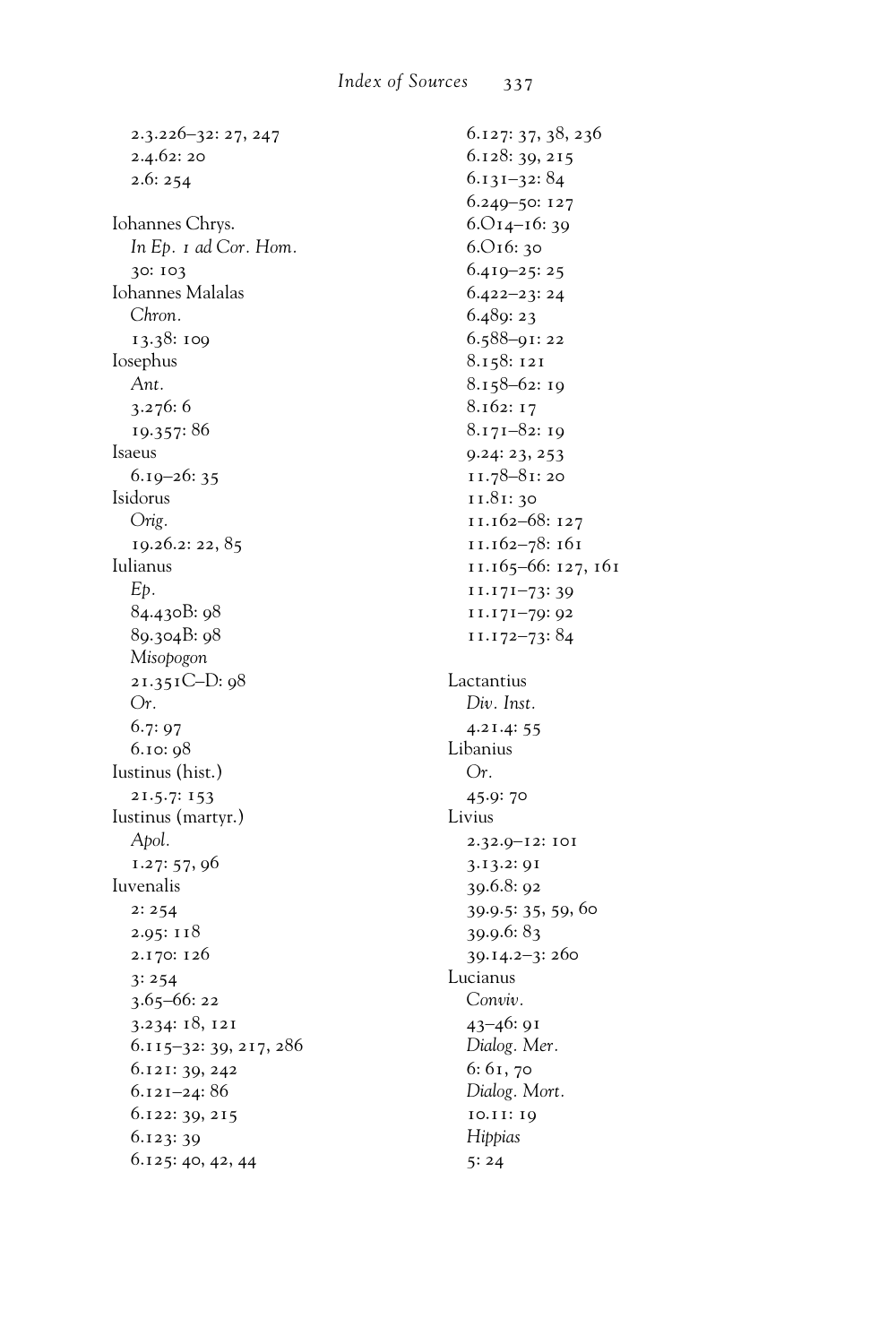Lucilius 11W: 20 793-803W: 89  $937 - 48W: 89$ 1071W: 22 Lucretius 4.1177-84: 92 Mac. Aeg./Alex. Acta  $1:94$ Macrobius 3.16.15-16: 91, 250  $3.16.15 - 17:88$ Martialis I praef. 14: 124 1 praef. 16-18: 124  $1.34:39$  $1.34.5:39$ 1.34.6:30  $1.34.8:30$  $1.35:124$  $1.35.8 - 0:124$ 1.41:80 1.103.10: 42, 44  $2.17:21$  $2.17.1:21$  $2.51:42$  $2.52:208$  $2.53.7:42,44$  $2.63.1 - 2:41,250$  $2.70:26$  $3.68:126$  $3.68.1 - 4:122$  $3.69.5 - 8:125$ 3.72: 26, 126  $3.82.2:30$ 3.86: 126  $3.93.14 - 15:24$ 3.93.15: 30, 148 4.8.19: 242 5.2: 125, 127 5.70.3:20  $5.84:88$  $5.84.3 - 5:149$  $6.66:58$  $6.66.1 - 2:21$ 

 $6.66.4:58$ 7.61: 80, 148, 248, 250  $7.61.9 - 10:78$  $7.67:23$  $9.2.3:118$  $9.4:43$  $9.4.1:41$  $9.23.3:42$  $0.37.1:21$ 10.64: 127  $10.75:41$ 11.15: 127, 128 11.16: 127, 128 11.45: 39, 40 11.45.1:39 11.45.3:39  $11.47.1 - 2:26$ 11.47.3: 22  $11.47.5 - 6:26$ 11.61.2: 30  $11.61.3 - 4:21$ 11.75:26 11.78.11:21 12.32.22: 30 12.57: 121 12.61.8:84 12.65: 41, 46  $14.70(69): 118$ Minucius Felix 25.11: 23, 96 Musonius  $83H:57$ Nonius Marcellus 684L: 140  $853L:248$ Notitia  $167 - 73, 221 - 22$ Notitia Urbis Alexandr. 168.160 Notitia Urbis Constant.  $168$ Novum Testamentum Matt. 20.2: 50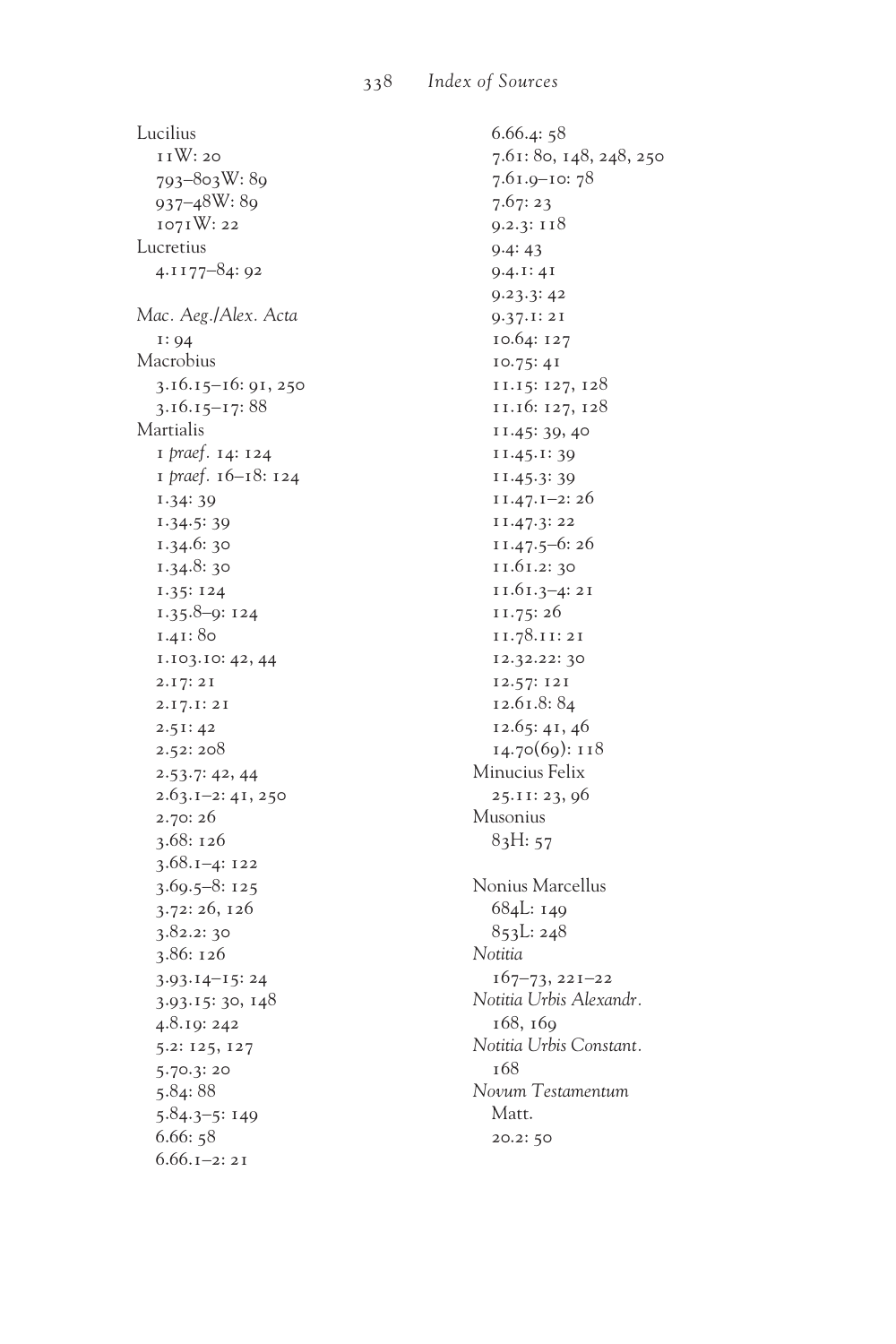Olympiodorus fr. 41 Blockley: 170 Ovidius *Am.* 1.6.57–60: 89 1.9.19–20: 89 3.14.9–10: 39 *Ars* 120, 128 1.67: 22 3.71–72: 89 3.387: 22 3.567–70: 89 3.639–40: 26 *Fasti* 3.675–76: 126 *Met.* 1.173: 81 *Rem.* 31–32: 89, 92 *Tr.* 2.303–8: 120, 128 2.309–10: 112, 119 2.309–12: 120 2.311–12: 134, 157 2.497–516: 127 *Patria Constant.* 2.65: 93 Paulus 1 *Cor.* 6.15–16: 96, 103 12.12–31: 102 Persius 1.133: 149 1.134: 150 5.32–33: 21 Petronius 6–7: 237 6–8: 241–42 7: 37, 39, 84, 86 7–8: 39, 286 8: 18, 19, 38–40, 42, 215, 217 60.4: 118 81.5: 46 132: 69

Philo *Vita Contempl.* 40–56: 91 Plautus *Amph.* 288: 46 *Asin.* 530–31: 61 *Capt.* 72–73: 91 *Cist.* 40–41: 61 *Curc.* 288–95: 19 292–94: 19 354–51: 91 461–85: 254 470–73: 250 482: 247  $644 - 52: 55$ *Dyscolus* fr. 68: 126 *Men.* 83 124: 91 338–43: 37 790–91: 83 *Merc.* 408–9: 87 *Miles* **90** 652: 91, 92 *Most.* 83 959–61: 91 *Persa* 134–36: 55 568–69: 87 569: 89 *Poen.* 224: 37 265–70: 23 266: 28 339: 23 661: 20 699–700: 20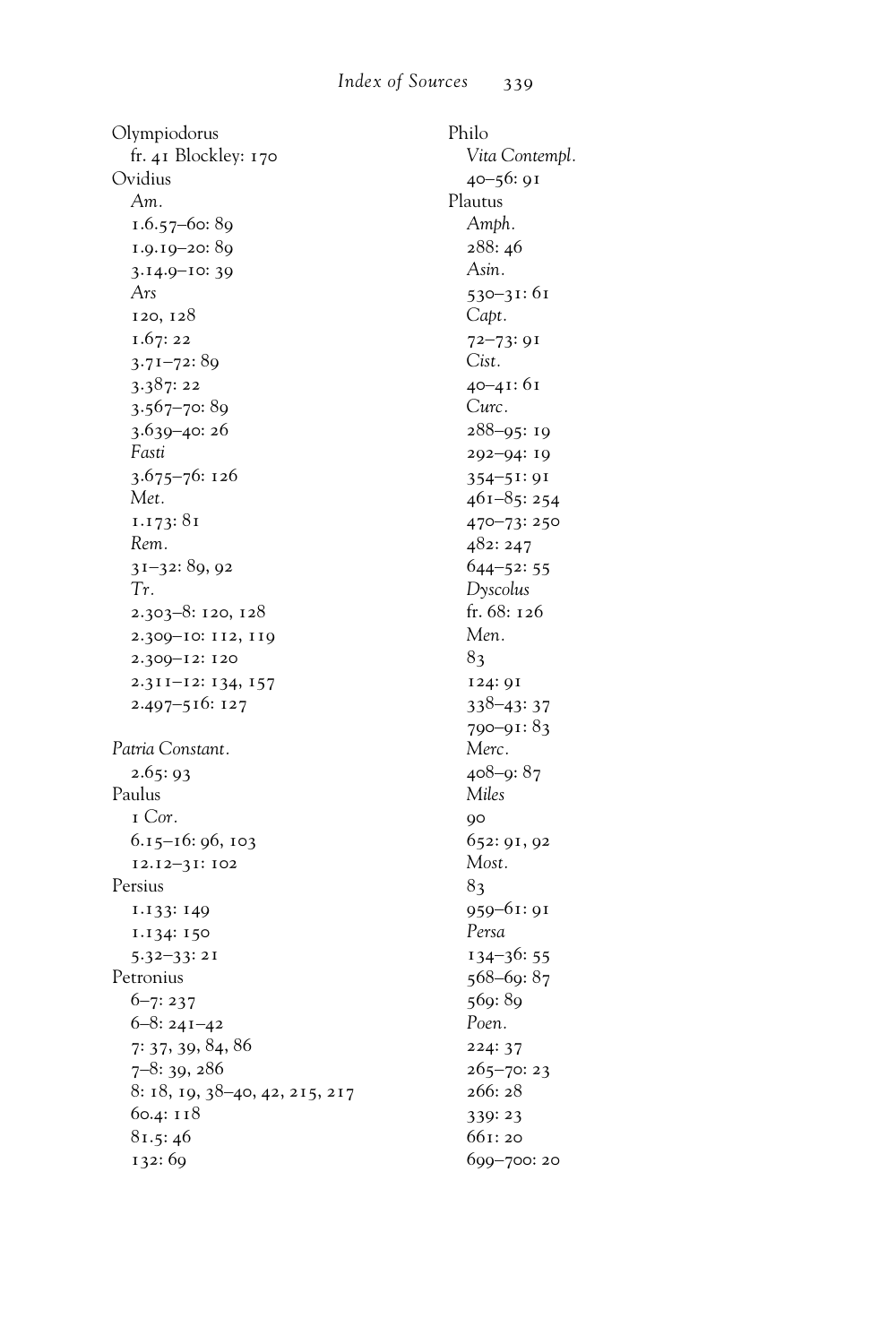699-703:23  $829 - 35:19$  $834 - 35:20, 84$ 835:20,37 Pseud. 178: 19 214:215 229: 215  $658 - 64:240$ Rudens  $39 - 41:55$ 1105:55 Trin.  $1018 - 23:19$ Truc.  $66 - 73:250$  $324 - 25:208$  $405 - 6:28$ Plinius (sen.) **NH** Praef. 3: 132 14.140: 130 14.141: 91 14.142: 91 29.26:25 33:128  $33.4 - 5:129$ 33.150: 130  $33.153:25$  $34:128$ 34.60: 129 34.62: 130 34.70: 131 34.72: 131 34.82: 130 35:128  $35.2 - 3:132$ 35.18:130 35.58: 129 35.64: 129, 131  $35.72:131$ 35.86: 131 35.91: 120 35.110: 131 35.119: 131  $36:128$ 

36.16: 120  $36.20 - 21:129$ 36.21: 129, 130 36.22: 130 36.26: 129  $36.101 - 25:169$ 36.104: 169 37: 128 Plotinus  $F_{nn}$ 3.2.17: 104 Plutarchus  $Ant$  $9.3 - 6:91$  $9.5:92$ Camil. 33: 150 Cato Maior  $20.5:25$ Cic.  $7.5:69$  $20.4:42$ Rom. 20.3: 120, 126 Sulla  $2.4:54$  $36.1 - 2:91$ Polyaenus 3.9.22: 101 Porphyrio ad Hor. Serm.  $1.2.31 - 32:237$ 2.3.228: 247 Priapea  $2:128$ 8:128 14.10:84 27: 22 29: 128 40: 21, 52, 60 49: 128 Procopius Aed.  $1.9.1 - 10:61$  $1.9.2 - 4:94$  $1.9.4 - 5:29$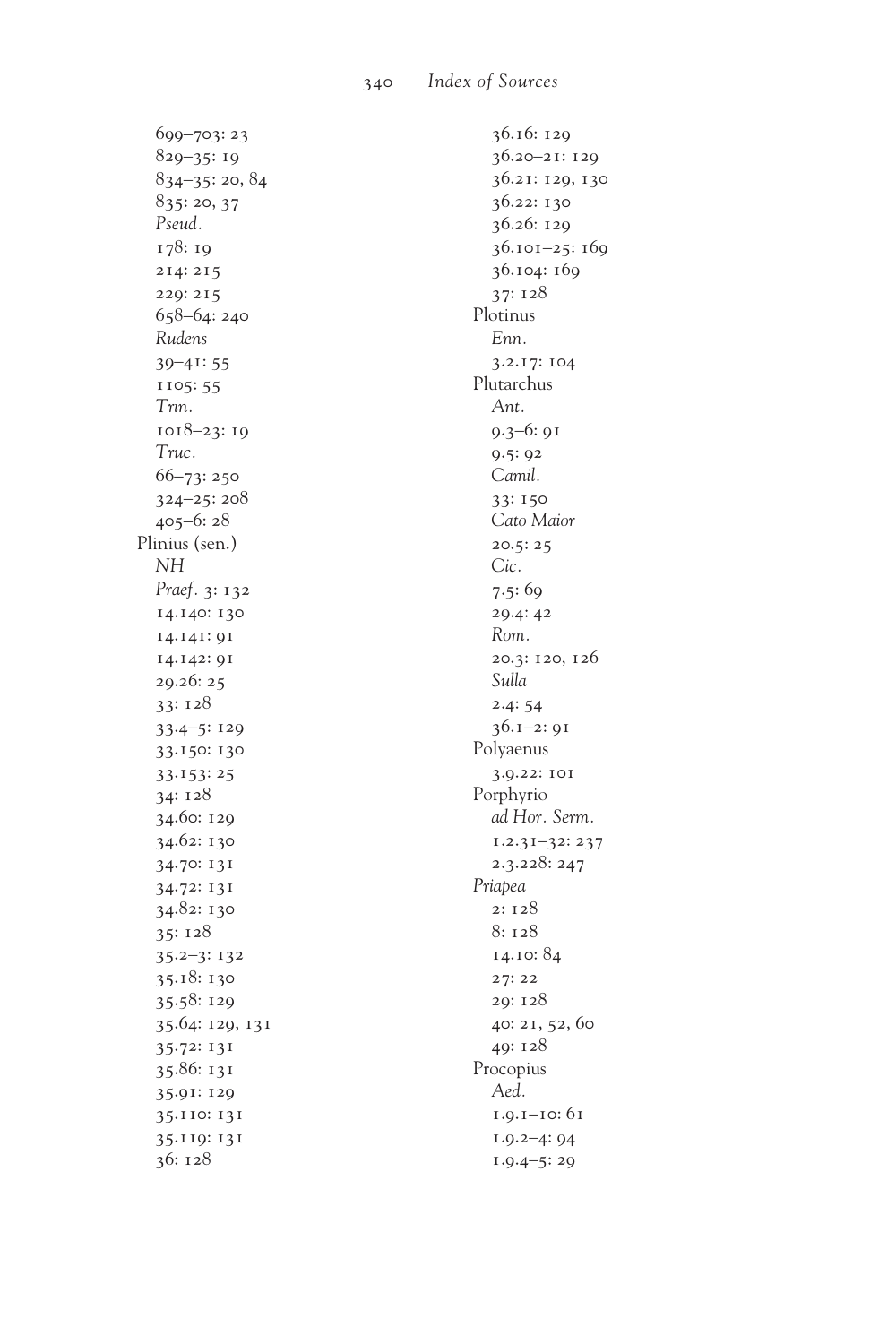| Anec.                 |    |
|-----------------------|----|
| 17.5: 43, 250         |    |
| Bell. Pers.           |    |
| 2.13.4:52             |    |
| Propertius            |    |
| 1.16.5-6:89           |    |
| $1.16.5 - 8:92$       |    |
| $2.5.21 - 26: 87, 89$ |    |
| 2.6.27-36: 123        |    |
| $2.19.5 - 6:87$       |    |
| 2.23.15: 250          |    |
| 4.7.15: 21, 121       |    |
| 4.7.19: 253           |    |
| 4.8.19: 20, 87, 242   |    |
| 4.8.75:22             |    |
| Quintilianus          |    |
| IO                    |    |
| 1.2.8: 125            | S, |
| 5.9.14:26             |    |
| 7.1.55:56             |    |
| 8.6.53:42             |    |
| [Quintilianus]        |    |
| Decl. Mai.            |    |
| 3.12:27               |    |
| 9.10: 91              |    |
| 14.7: 19              |    |
| 15.2: 87, 92, 149     |    |
| 15.6:87               |    |
| 15.7:87               |    |
| Decl. Min.            |    |
| 385.1: 250            |    |
|                       |    |
| Scholia               |    |
| ad Iuv.               |    |
| 6.116: 150            |    |
| 6.125: 18, 215        |    |
| 6.127: 18, 215        |    |
| ad Pers.              |    |
| 1.133: 149            |    |
| Seneca (phil.)        |    |
| Ben.                  |    |
| 6.32.1: 92            |    |
| Const.                | S, |
| 6.5:55                |    |
| 11.2: 125             |    |
|                       |    |

E<sub>b</sub>.  $18.7 - 8:51$ 51.4: 84, 243 56.1-2: 121 80.7:50 95.24: 92 95.52: 101 101.14-15:57 101.15:61 Ira 2.31.7: 101 Nat. Quaest.  $1.16.6:39$  $Prov.$  $5.2:36$  $5.4:19$ Vita Beata 7.3: 17, 19, 149, 243-44, 250 eneca (rhet.) Contr. 1.2: 37, 39, 55, 89, 218, 237, 286 1.2 thema: 40 1.2.1: 37, 39, 120  $1.2.2 - 4:89$  $1.2.3 - 5:120$  $1.2.4:59$  $1.2.5:39$  $1.2.6 - 8:89$ 1.2.7: 39, 52, 85, 86, 89  $1.2.8:89$  $1.2.9:56$ 1.2.10: 87, 89, 287 1.2.11:20  $1.2.11 - 12:37$ 1.2.12:89  $1.2.16:20,37$ 1.2.18:89  $1.2.21:44,84$ 2.6.7: 91  $3.7:128$  $9.2.2:85$  $9.2.17:85$  $9.2.21:85$ ervius ad Georg. 2.387: 126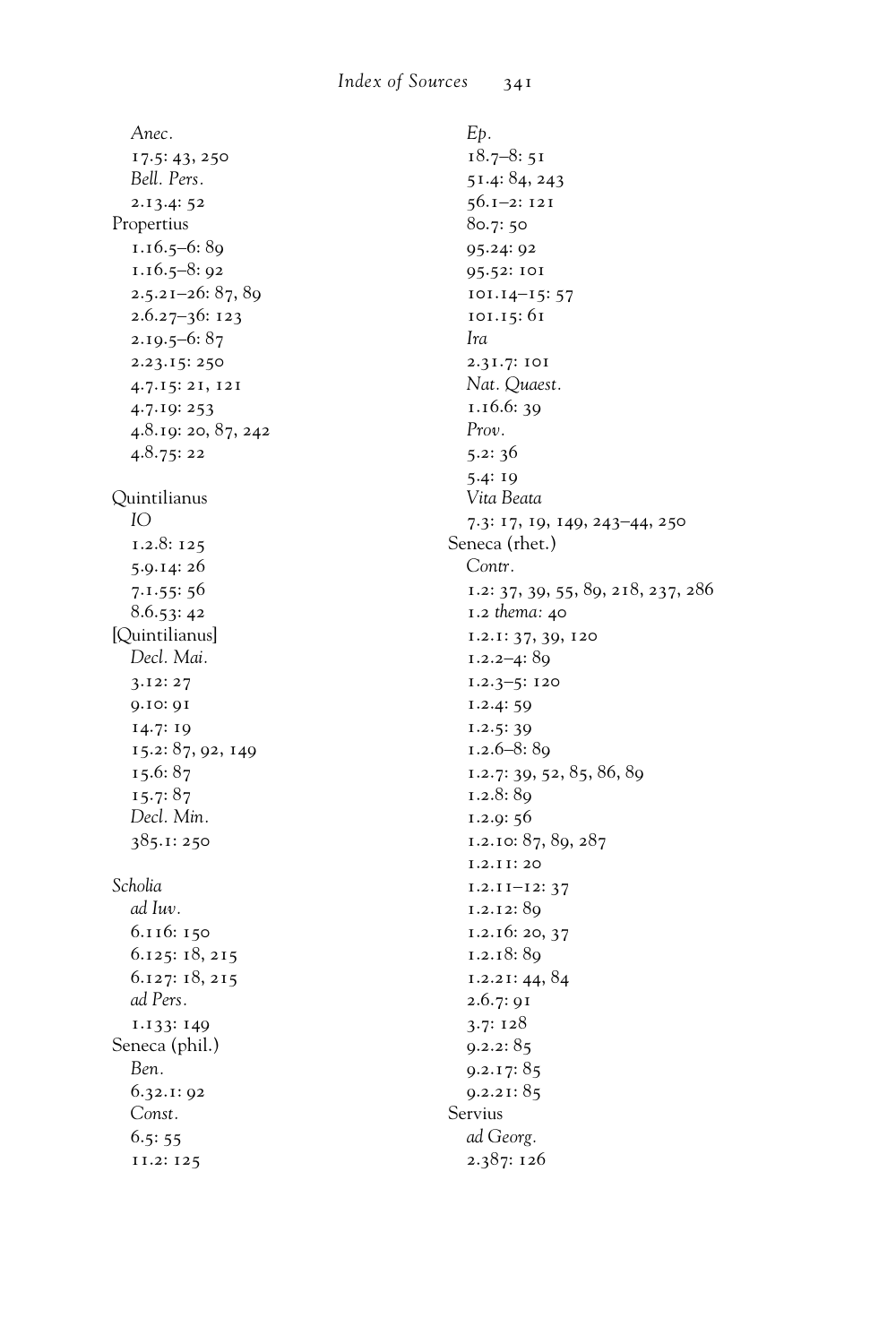Sextus Empiricus *Pyrrh.* 3.201: 64 Sidonius Apollinaris *Ep.* 8.11.3.42–44: 20 Socrates *HE* 5.18: 28, 91, 99 Statius *Silvae* 1.6.67: 22 Strabo 5.4.8: 172 12.3.36: 27 12.8.17: 15, 27 Suetonius *Aug.* 4.2: 29 11: 29 40.5: 151–52 74: 22 *Cal.* 11: 19 41.1: 37, 162 *Claud.* 38.2: 30 *Dom.* 22: 25 *Gramm.* 15: 19 *Iul.* 49.1: 17, 18 *Nero* 26–27: 19, 87, 91 26.1: 91 27.2: 22, 23, 223 *Otho* 2.1: 87 *Tib.* 43.2: 119 44.2: 113 58: 86 *Vesp.* 5.3: 148 22: 126

*Vit.* 7.3: 19 Tacitus *Ann.* 1.17.4–6: 50 13.25.1: 19, 91 13.25.1–4: 87 15.37.3: 86, 156 15.38.2: 22 15.44.3: 254 *Hist.* 3.83.2: 16, 30 Terentius *Ad.* 88–92: 89 100–103: 89 101–2: 91 120–21: 89 *Andria* 70–79: 61 796–800: 61 *Eun.* 422–25: 92 583–90: 123 923–33: 89 934–36: 91 *Heauton* 206–10: 91 443–47: 61 1041–42: 128 *Phormio* 80–84: 38 109: 38 415–17: 61 Tertullianus *Apol.* 15.7: 23, 96 35.4: 203 43: 37 50.12: 96, 237 *Cultu Fem.* 2.12.1: 96 *Idololatria* 15: 203 *Pallio* 4.9: 96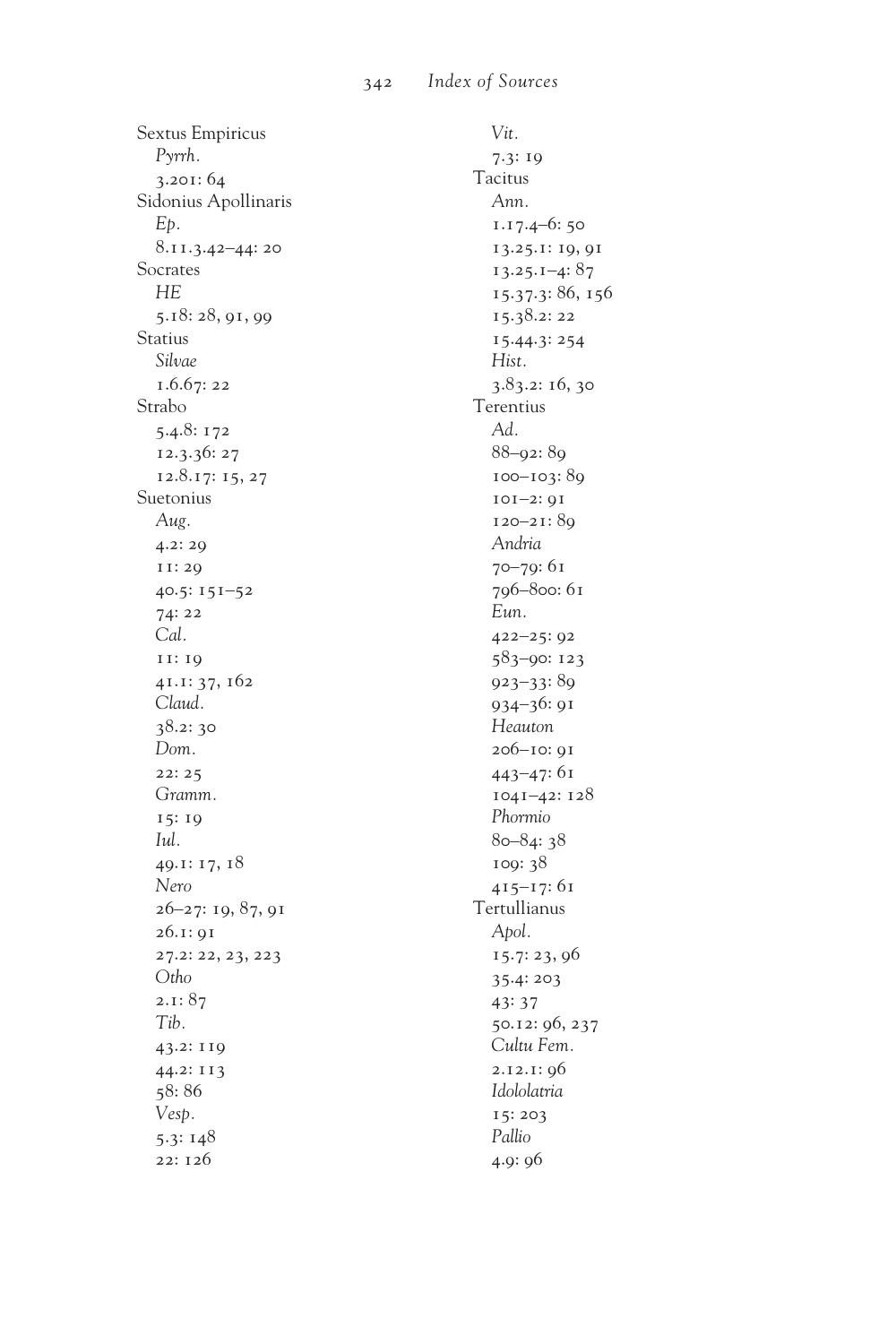Spect. 17: 127 17.3:39 **U**xorem  $2.6.1:203$ Theophanes Chron.  $\overline{O}$ Tibullus  $1.1.73 - 74.89$  $1.1.73 - 75:87$ Valerianus Cemeliensis Hom.  $20.8:57$ Valerius Maximus  $2.1.7:25$  $2.7.1:27$ 2.10.8: 124  $3.5.4:39$  $6.1.6:35$  $7.7.7:18$ 9.1.6: 161 9.1.7: 159, 161 9.1.8: 92, 159-60  $9.1.9:161$ Varro Men. 9 Cèbe: 125 10 Cèbe: 126  $RR$  $1.2.23:30,31$ Vergilius Aen.  $1.282:151$ [Vergilius] Copa 17, 39, 259, 286  $I-4: I7$  $3:20$  $7:215$  $33:17$ Vita Sanctae Mariae  $7:38$ Vita Sanctae Thaisis  $1:87$ 

```
Xenophon
  Mem.
  2.2.4:2532.3.18: 101
Zosimus
  2.38:57EPIGRAPHICAL AND PAPYROLOGICAL
SOURCES
AÉ
  1987.179:25
BGU
  3.1024.6 - 8:57,613.1024.7: 57
  3.1024.8:57CIL
  I^2 2123 (= 11.6528 = ILS 7846): 141
  4.549a-b:2794.680: 297
  4.743:2824.794: 279
  4.817-18: 154, 280
  4.1096-97b: 153
  4.1115:153
  4.1136:212
  4.1374: 42, 300
  4.1375-91:276
  4.1376: 299, 301
  4.1377: 301
  4.1378: 301
  4.1379: 298, 299
  4.1380: 299
  4.1381: 301
  4.1382: 297
  4.1382a: 300
  4.1384: 297
  4.1385:299
  4.1387-88а: 301
  4.1389: 300
  4.1391: 301
  4.1397: 301
```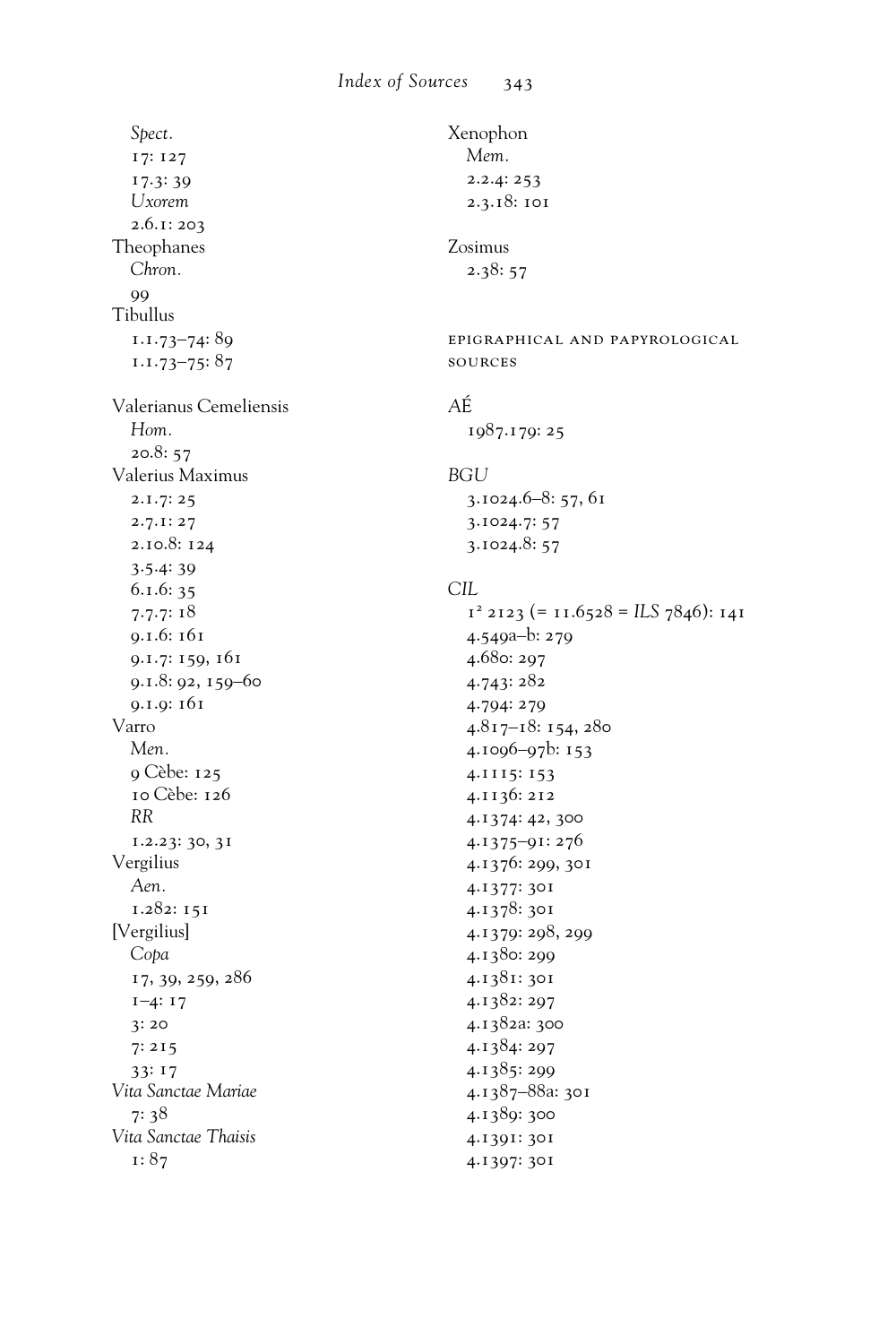4.1398: 301 4.1402: 299 4.1403: 301 4.1408: 301 4.1425: 298, 299 4.1427: 301 4.1507: 65, 297 4.1510: 65, 297 4.1578: 299 4.1580: 301 4.1626–49b: 278 4.1629a: 301 4.1631: 278, 300 4.1633: 299 4.1634: 300 4.1636: 298 4.1639: 299 4.1642: 302 4.1643: 299 4.1645b: 278 4.1646: 297 4.1651: 301 4.1664: 300 4.1665: 300 4.1740–41: 282 4.1746: 282 4.1748: 282 4.1750: 282 4.1751: 42, 282, 297 4.1840: 299 4.1860: 250 4.1948: 250, 299 4.1969: 42, 43, 299 4.2028: 280, 293, 299 4.2166–2306: 173 4.2172: 297 4.2173–2301: 280 4.2174: 298 4.2178a: 300 4.2178b: 300 4.2189: 298 4.2193: 42, 298 4.2197: 297 4.2198: 297 4.2199: 275, 298 4.2200: 275, 298

4.2201a: 298 4.2202: 44, 300 4.2203: 299 4.2204: 299 4.2206: 297 4.2208: 42 4.2215: 297 4.2221: 302 4.2224: 298 4.2225–28: 302 4.2227a: 298 4.2233: 298 4.2236: 298 4.2239: 298 4.2256: 297 4.2258: 297 4.2259: 298 4.2262: 301 4.2268: 299 4.2269: 297 4.2271: 299 4.2273: 299 4.2275: 298 4.2278: 300 4.2288: 298 4.2292: 299 4.2293: 299 4.2310b: 277, 298 4.2310e: 298 4.2402: 299 4.2403: 299 4.2404: 299 4.2406: 299 4.2413h: 294, 297 4.2413m: 294, 298 4.2421: 301 4.2450: 42, 301 4.2485: 153 4.2993db: 297, 299 4.2993zg: 297 4.3103: 277 4.3916: 300 4.3922: 299 4.3926–43: 270–71 4.3928: 301 4.3929: 301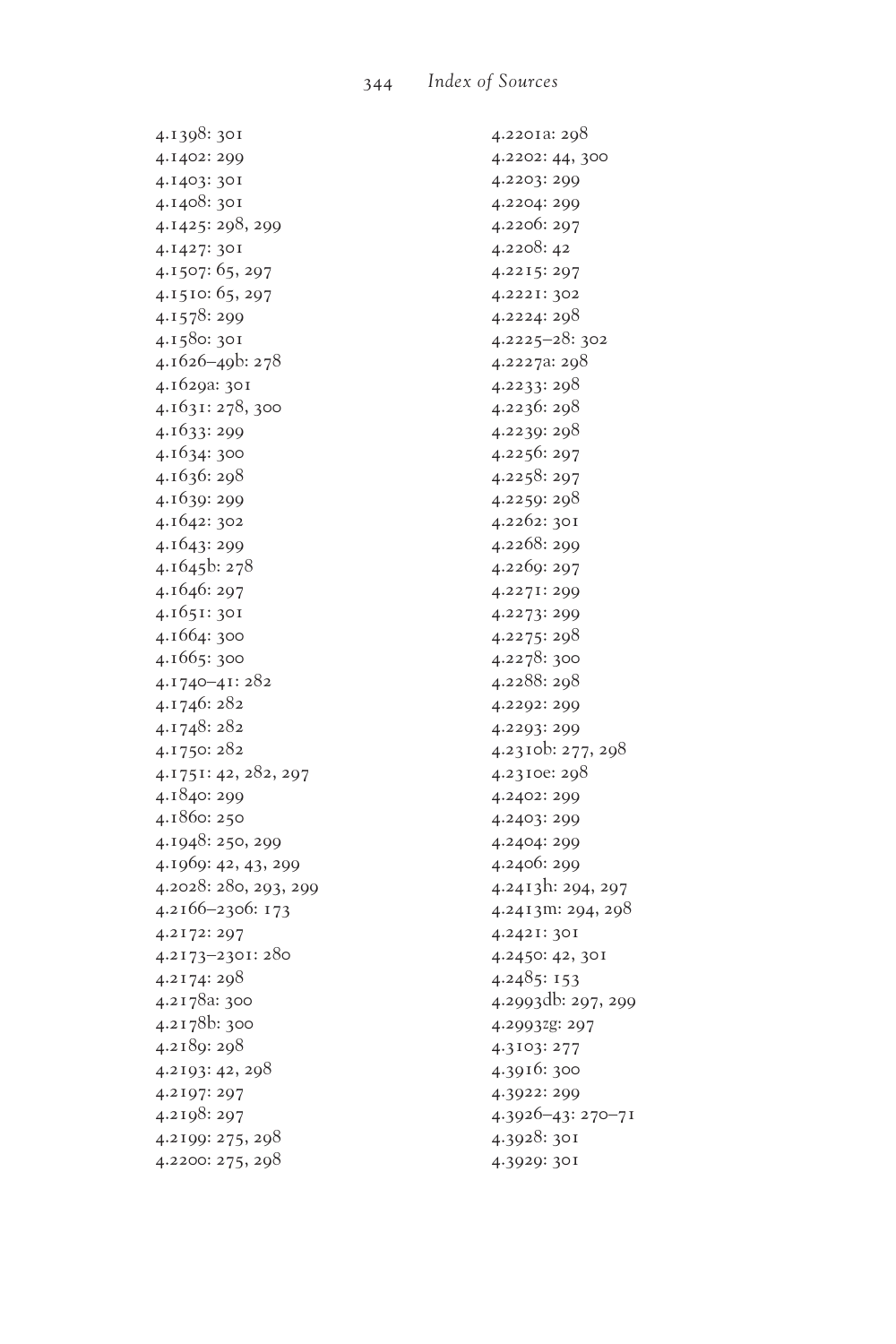4.3930: 301 4.3935: 270–71 4.3942: 270–71 4.3951: 301 4.3957: 300 4.3964: 42, 297, 300, 301 4.3999: 29, 42, 65, 298 4.4000: 50 4.4001: 29, 65, 298 4.4023: 42, 274, 298 4.4024: 42, 44, 274, 299 4.4025: 42, 274, 301 4.4066: 298 4.4150: 42, 297, 299, 301 4.4158: 300 4.4185: 301 4.4192: 298 4.4196: 299 4.4259: 42, 274, 275, 296, 298 4.4260: 275 4.4264: 275, 301 4.4277: 42, 302 4.4398: 300 4.4434: 276, 299 4.4439: 42, 276, 286, 300 4.4441: 42, 276, 286, 299 4.4592: 42, 44, 201, 298 4.4593: 298, 299 4.4699: 299 4.4700: 299 4.4815–16: 281 4.4816: 301 4.4818: 281 4.4836: 302 4.4884: 17 4.5048: 42, 298 4.5095: 301 4.5099–5157: 284 4.5104: 301 4.5105: 42, 284, 300 4.5108: 300 4.5118: 273, 300 4.5120: 298 4.5122: 301 4.5123: 284, 301 4.5125: 300

4.5127: 42, 44, 284, 301 4.5131: 301 4.5137: 301 4.5145: 273, 300 4.5146: 273, 300 4.5150: 301 4.5153: 301, 302 4.5187: 284 4.5190: 301 4.5203: 42, 294, 299 4.5204: 42, 294, 299 4.5205: 301 4.5206: 42, 294, 299, 301 4.5338: 42, 300 4.5345: 42, 294, 298 4.5372: 42, 44, 294, 298, 299 4.5408: 42, 43, 44, 298 4.6877: 50 4.7057: 298 4.7062–63: 297 4.7068: 42, 297 4.7221: 285, 302 4.7764: 42, 297, 298 4.7862: 296 4.7862–76: 285 4.7863: 297 4.7863–64: 302 4.7866: 299 4.7873: 297 4.8034: 42, 298 4.8124: 297 4.8160: 42, 43, 299 4.8171: 300 4.8185: 42, 43, 269, 298, 299 4.8187: 42, 299 4.8211: 301 4.8212a–b: 300 4.8218a: 300 4.8218a–b: 297 4.8218d–e: 300 4.8218f–g: 297 4.8218k–l: 300 4.8224: 42, 299 4.8238: 297 4.8241: 300 4.8246: 297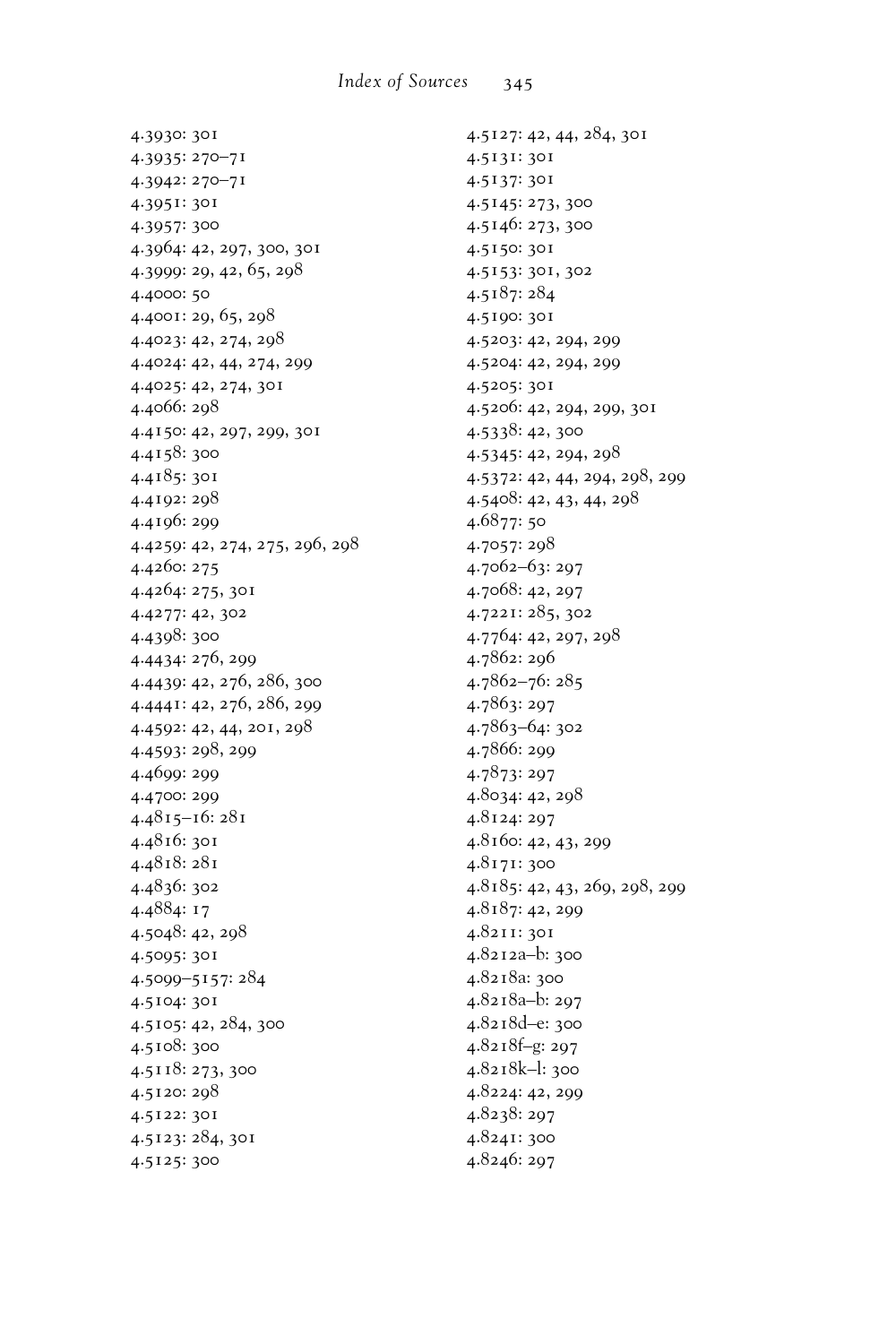4.8248: 42, 44, 300 4.8258:17 4.8259: 17 4.8270: 300 4.8294: 301  $4.8357 - 61:272$ 4.8357b: 42, 272, 299 4.8359: 272 4.8360: 300 4.8361: 272, 298 4.8393: 273 4.8394: 42, 273, 300 4.8400: 273 4.8404: 273 4.8408а-с: 273 4.8442: 17 4.8449: 274, 297 4.8454: 42, 274, 298 4.8465a: 42, 302 4.8465b: 42, 43, 298 4.8473: 274, 297 4.8475: 274, 300 4.8511:42,301  $4.8565:41$ 4.8711a: 298 4.8911:297 4.8917: 275, 298 4.8939: 42, 299 4.8940: 42, 299 4.8978: 301 4.8984: 298 4.8988: 300 4.9051a: 298  $4.0006 - 00:285$ 4.9146a-b: 282 4.9146f: 282 4.9146h: 282 4.9147b-d: 282  $4.9351:285$ 4.9829a: 197 4.9847-48: 274 4.10004: 42, 298 4.10005: 298 4.10017: 197 4.10033a: 301 4.10033b: 200

4.10033C: 42, 299 4.10038d: 300 4.10078a: 42, 299 4.10129: 297 4.10171: 301 4.10674-78:24  $5.7023:65$ 6.9211:65,67  $6.9213:67$ 6.9822:22  $6.15640:19$ 9.2689: 17, 30, 42, 44 13.10018.95: 17 14.3709: 63 Flavian Municipal Law chap. 19: 144  $IG$ 14.2000: 55 **IGR** 3.1056 (=  $OGIS$  2.629 =  $CIS$  $2.3.3913$ : 43  $ILS$ 7478: 17, 30, 42, 44 7496: 22 9455:37 I. Portes  $67$  (= IGR 1.1183 = OGIS 2.674): 55, 140 "Lex Ursonensis" ( = lex coloniae genetivae Iuliae sive Ursonensis) chap. 76: 142 **PSI** 1055a: 38 **SEG** 

 $16$  (1959) 719 = IK 12 (Ephesos 2)  $455:225$ Tab. Herac. 144  $20 - 82:144$ Tab. Herc.  $65:58$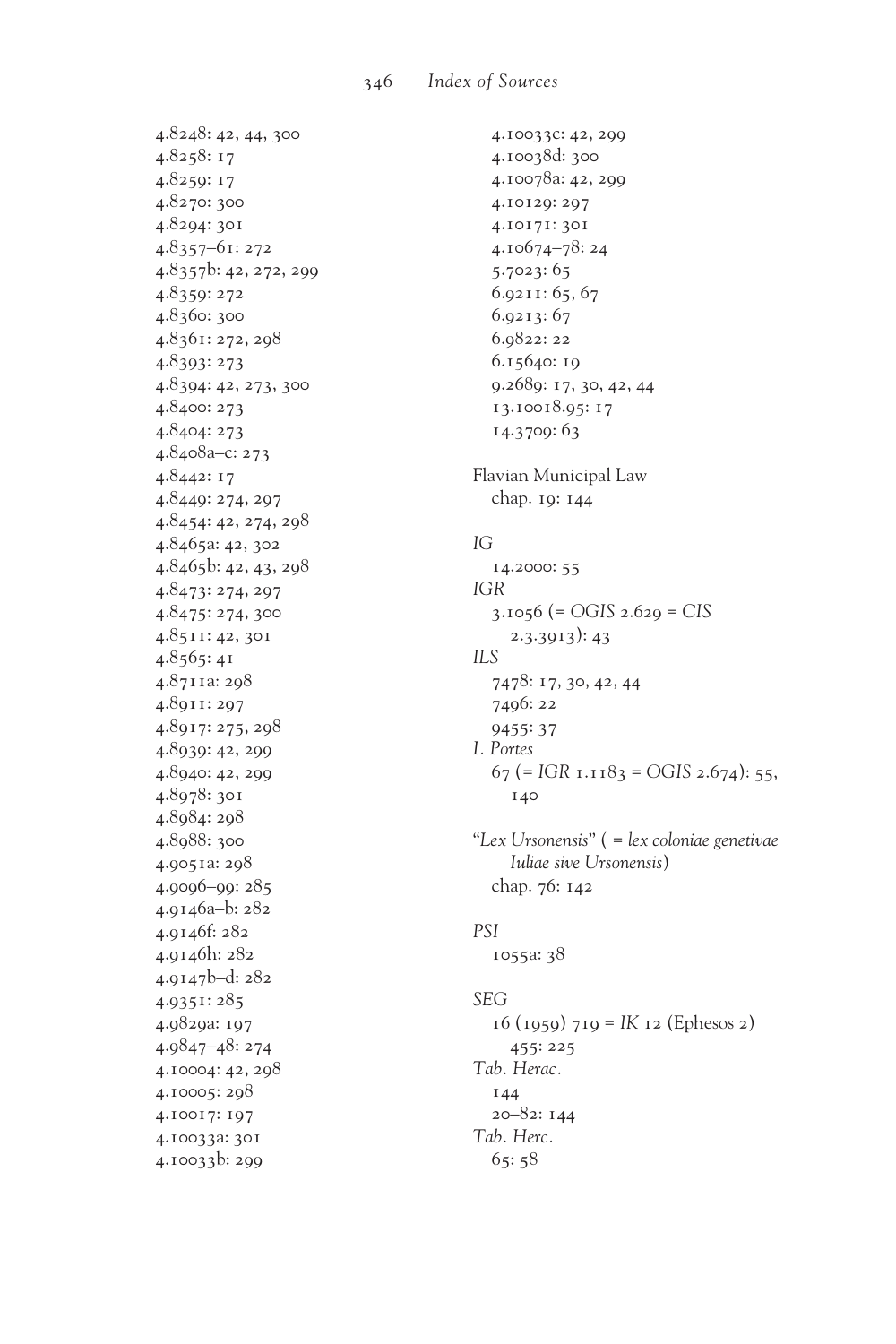*Tab. Lar.* 14–15: 141 legal sources *Corpus Iuris Civilis: Codex* 1.4.12: 56, 61, 96 1.4.14: 56, 96 4.56.3: 16, 206, 288  $8.50(51).7:60$  $9.9.30(31).3:97$ 11.41.6: 56, 61, 96 11.41.7: 56, 96 *Digesta* 1.5.5.1: 57 3.2.4.2: 16, 24, 79, 206, 216, 288 3.2.4.3: 35 4.8.21.11: 19, 84, 206 5.3.27.1: 31, 157 5.3.29: 31 8.5.8.5: 157 12.5.4.3: 40 13.4.3: 45 17.2.52.15: 19 23.2.43 pr.: 16, 79, 206, 288 23.2.43.5: 61 23.2.43.9: 16, 79, 288 38.1.38 pr.: 35, 60 47.2.39: 89 47.10.15.21: 156 47.10.26: 19, 84, 88  $48.5.10(9)$ .1: 26 48.19.28.3: 93 *Novellae* 14: 29, 35, 60, 61, 94, 96 14 pr.: 65 Pre-Justinianic: *Codex Theodosianus* 9.7.3: 97 15.8.1: 96*,* 97 15.8.2: 55*,* 61*,* 96 *Collatio*  5.3: 96, 97*,* 229 Gaius 2.73: 238 *Novellae Posttheod.* 18: 96 *Pauli Sententiae* 2.31.16: 19 archaeological sources (addresses from pompeii) 1.1.6–9: 288 1.2.16: 270 1.2.17–19: 270–71 1.2.18–19: 199 1.2.20–21: 199, 269–70 1.2.22: 271 1.2.24: 288 1.3.28: 273 1.3.29: 270, 273 1.4.1–3: 246 1.4.4: 246 1.4.11: 246 1.6.15: 273 1.7.1, 20: 285 1.7.2–3: 285 1.7.12: 271 1.7.13–14: 271 1.7.15: 271 1.8.1: 269 1.8.7: 286 1.8.8–9: 286 1.8.15–16: 271 1.9.1–2: 163 1.9.10: 272 1.9.11: 197  $1.9.11 - 12: 183, 200, 271 - 72$ 1.9.13: 272 1.10.2–3: 273 1.10.4: 273 1.10.5: 158, 187, 272 1.10.5–6: 199 1.10.6: 273 1.10.9: 273 1.10.10–11: 273 1.10.12: 273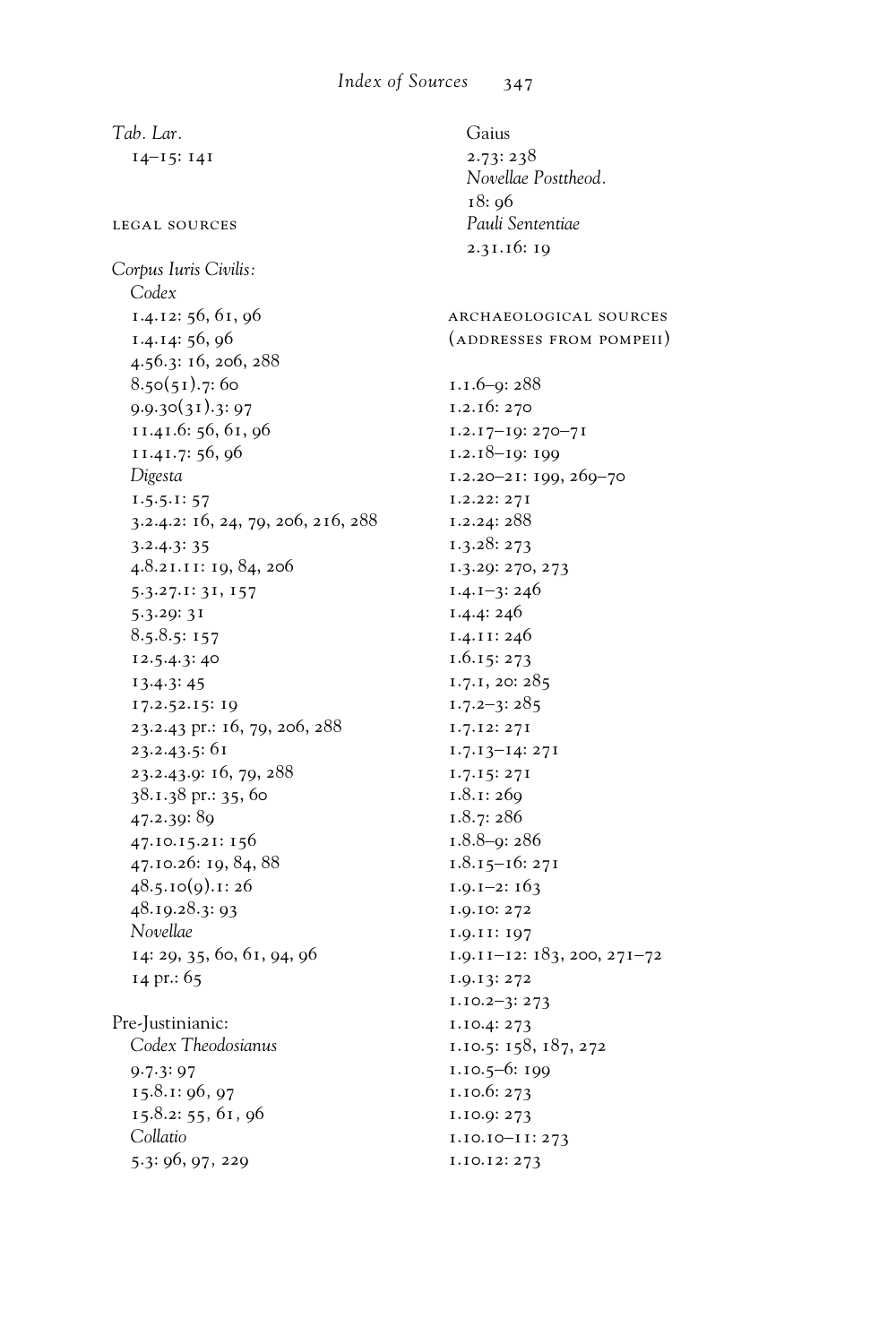$1.11.1 - 2:181$  $1.11.6 - 7:197$ 1.11.9: 274  $I.II.IO-I2:273$ 1.11.13:274 1.11.16:288 1.12.4: 274  $1.12.5:274$  $1.12.6:274$  $1.13.4 - 6:274$ 1.13.16: 163-64  $1.16.5:274$  $1.17.2 - 3:272$ 2.1.1, 13: 274  $2.1.2:274$  $2.1.6:197$ 2.1.12: 274 2.4.4, 6: 212, 213  $2.6.1 - 11:214$ 3.4.12: 274 5.1.9: 275 5.1.10, 23, 25-27: 164, 275 5.1.12: 275 5.1.13: 274 5.1.14: 275  $5.2.A: 275$ 5.2.B-C, D: 275  $5.2.E: 275$  $5.2.13:288$  $6.1.1:269,288$  $6.1.2 - 4:269$  $6.2.3 - 5, 30 - 31:269$  $6.2.4:288$  $6.6.14 - 16:195,268$  $6.7.15:288$  $6.8.23 - 24:275 - 76$ 6.9.1, 14: 288 6.9.2, 13: 276  $6.9.6 - 9:275$ 6.10.1: 199 6.10.1, 19:88, 92, 186-89, 191-93, 195,  $275 - 76$ 6.10.2: 186, 194, 275  $6.10.3 - 4:275 - 76$ 6.10.18: 275 6.11.4:276

 $6.11.5, 15-16:192, 276$ 6.11.14:276 6.11.16: 199 6.14.a: 192 6.14.4: 200, 267 6.14.28: 269, 291  $6.14.28 - 32:275$  $6.14.35 - 36:88,288$  $6.14.41 - 42:164 - 65$ 6.14.43: 185, 188-89, 192-94, 200, 232,  $267$ 6.15.1, 27: 164, 201, figs. 18, 19  $6.15.4:276$  $6.15.5, 24 - 25:276$ 6.15.32:276 6.16.31:276  $6.16.32 - 33:192,276$ 6.16.34: 276 7.1.1, 62: 246 7.1.8, 14-15, 17, 48, 50-51: 213, 239,  $283$  $7.1.9:283$ 7.1.19: 277 7.1.20: 277  $7.1.21:277$  $7.1.23:283$  $7.1.24:283$  $7.1.25, 46 - 47:283$ 7.1.44-45a: 239, 288, 293  $7.1.46 - 47:293$ 7.2.11: 277 7.2.12: 277 7.2.13: 277  $7.2.17:277$  $7.2.18 - 19, 42:277$ 7.2.27: 292  $7.2.28:215 - 16,291 - 92$ 7.2.29: 292 7.2.31: 277  $7.2.32 - 33: 185, 215, 277, 279$  $7.2.34:277$  $7.2.42:268$  $7.3.25:277$ 7.3.26-28: 192, 199-200, 277 7.3.27: 193  $7.3.28:278$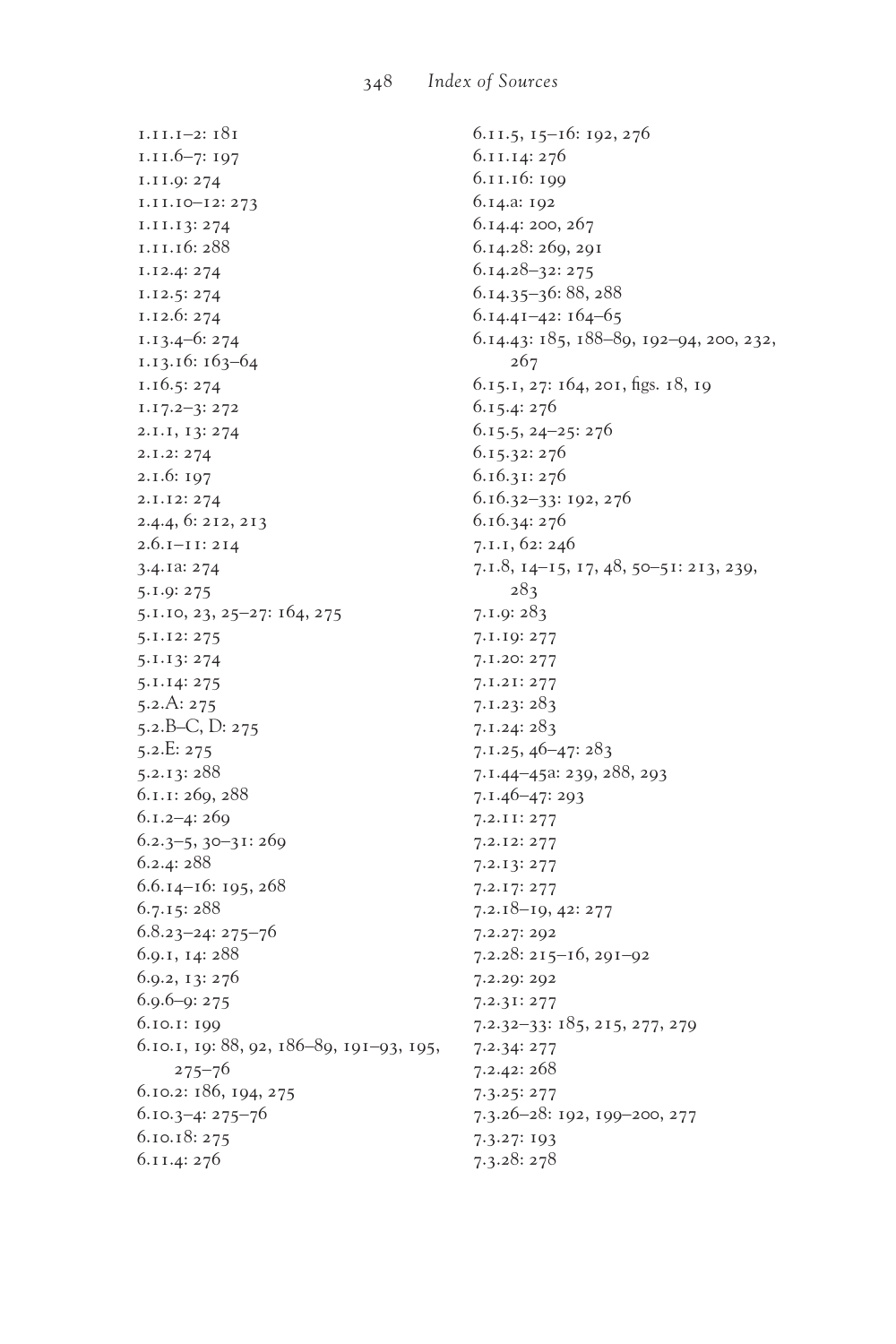7.3.29: 277 7.3.33-35: 292  $7.3.38 - 40:278$  $7.4.31 - 33, 50 - 51:277, 279$ 7.4.34: 292 7.4.41: 292 7.4.42: 192, 202, 215, 278, 292 7.4.43: 278, 292 7.4.44: 158, 278  $7.4.45:278$ 7.5.2, 7-8, 10, 12, 24: 213, 292  $7.6.13:292$  $7.6.14 - 15:216,268,292$ 7.6.16: 292 7.6.33: 278, 279  $7.6.34 - 35:199,200$ 7.6.34-36: 200, 278, 279, 300, 301  $7.6.35:278-79$  $7.6.37:278$ 7.7.10, 13: 294  $7.7.17:279$  $7.7.18:278,279$ 7.7.19: 279 7.9.1, 43, 66-68: 281 7.9.28: 279 7.9.29-34: 187, 193, 277, 278 7.9.32: 158, 193  $7.9.33:187$ 7.9.35: 279  $7.10.1 - 2, 15:281, 204$ 7.10.3, 14: 293  $7.10.5, 8, 13:293$ 7.11.11, 14: 239, 288, 293 7.11.12: 192, 194, 196-97, 199, 202,  $215 - 16$ ,  $238$ ,  $292 - 93$ 7.11.13: 293  $7.12.1 - 2, 36: 277, 279$  $7.12.15 - 16:289$ 7.12.17: 280 7.12.18-20: 187, 189, 192, 199-200, 280 7.12.20: 280 7.12.21: 280 7.12.32: 293 7.12.33: 189, 215-16, 239, 293 7.12.34: 293 7.12.34-35: 200, 288

7.13.12:280 7.13.13:280 7.13.14: 280, 293 7.13.15: 158, 189, 192, 202, 215-16,  $281, 293$ 7.13.16: 158, 189, 192, 202, 215-16,  $281, 293$ 7.13.17: 281, 293  $7.13.18:280 - 81,294$ 7.13.19: 189, 192, 202, 215-16, 281,  $203 - 04$  $7.13.19 - 21:281$ 7.13.20-21: 216, 204 7.13.22: 281 7.14.5, 17-19: 280 7.15: 300, 301  $7.15.3:282$  $7.15.4 - 5:281 - 82$  $7.15.6:282$ 7.15.11-11a: 278  $7.16.A: 213$  $7.16.B: 240, 282$ 7.16.7: 294 7.16.8: 215-16, 294 7.16.9: 294 7.16.19: 278 7 Occ. in front of the Porta Marina N: 199-200  $8.2.17 - 20:213$  $8.2.22 - 24:213$  $8.4.11:283$  $8.4.12:199,282-83$  $8.4.13:283$  $8.4.17 - 18:246$ 8.4.19:246  $8.4.25:246$ 8.4.41:246 8.4.45: 246 8.4.47: 246 8.5.17, 20: 246 8.5.21:246  $8.5.22 - 23:246$ 8.7.17-20: 214 8.7.20-21, 27, 30: 214 9.1.22, 29: 285, 294

 $0.1.28:285$